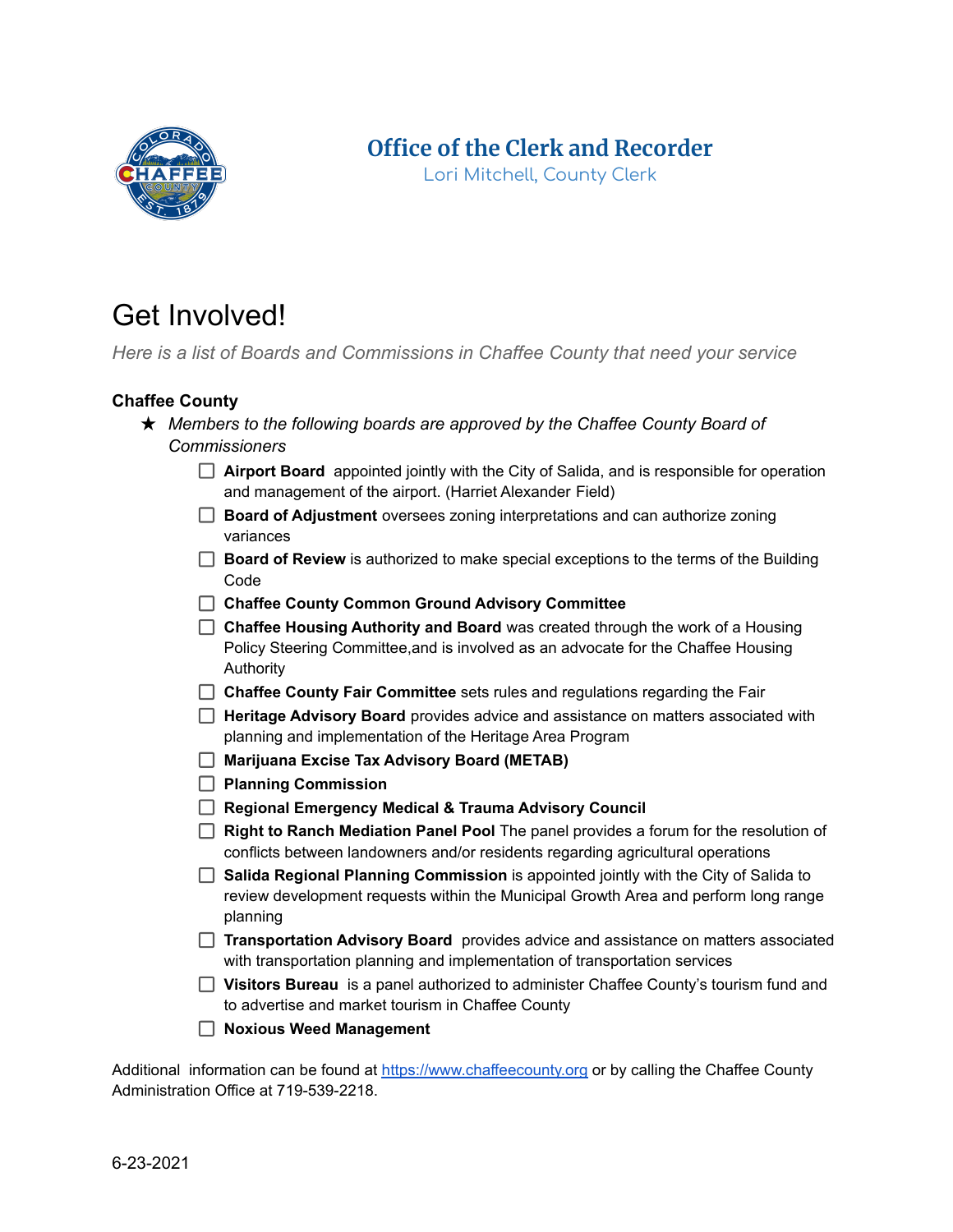#### **City of Salida**

**Parks, Recreation, Open Space, Trails Board** members are appointed by the City Council, and serve as a link between City Council, City Staff and the community regarding these issues

**Historic Preservation Commission** is the decision making board on major certificate of approval applications relating to historic preservation in the Salida Downtown Historic District. Members are selected by the City

**Planning Commission** is tasked with studying and implementing provisions of the Land Use Code and maintaining and revising Salida's Master Plan

- **Regional Planning Commission** is composed of three members from both the City and the County Planning Commissions, and coordinates planning efforts between the entities
- **Sustainability Committee** is focused on improving the City's carbon footprint, and considering.other environmental challenges
- **Tree Board** oversees the part of the urban forest planted on city property, and is a volunteer board
- **Salida City Council, Mayor**

Additional information can be found at: <https://cityofsalida.com> or by calling 719-539-4555.

#### **Town of Buena Vista**

- **Buena Vista Airport Advisory Board** reviews policy matters relevant to airport operations and development
- **Buena Vista Beautification Advisory Board** makes recommendations regarding beautification matters and projects
- **Buena Vista Recreation Advisory Board** makes recommendations to the Board regarding the operation, improvement and maintenance of the Town's recreation programs and facilities
- **Buena Vista Water Advisory Board** reviews policy matters relevant to stewardship and development of the Town's water rights portfolio, storage and treatment and distribution systems
- **Buena Vista Trails Advisory Board** makes recommendations to the Board regarding care, preservation, maintenance and improvement of the Buena Vista trails system
- **Buena Vista Tree Advisory Board** makes recommendations to the Board regarding the care, preservation, pruning, planting, replanting and removal of trees and shrubs in public areas
- **Buena Vista Historic Preservation Commission**
- **Buena Vista Planning and Zoning**
- **Buena Vista Board of Trustees**

Additional information can be found at **<http://www.buenavistaco.gov>** or by calling 719-395-8643

#### **Poncha Springs**

Poncha Springs Board of Trustees, Mayor <http://ponchaspringscolorado.us/>